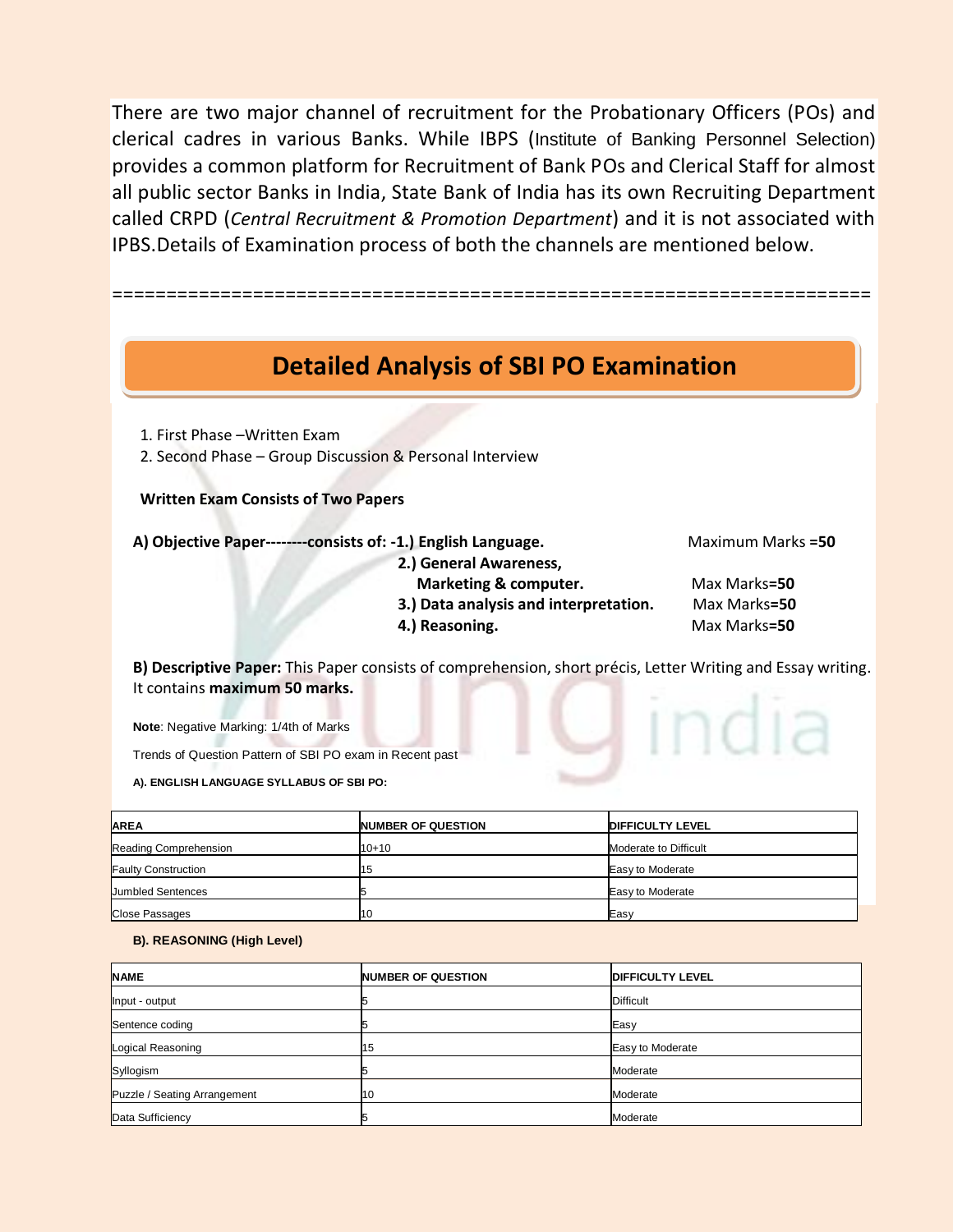| <b>Direction</b><br>ا &other problem<br>. | Moderate<br>lEasy to<br>. |
|-------------------------------------------|---------------------------|
|                                           |                           |

#### **C) GENERAL AWARENESS SYLLABUS OF SBI PO**

| Area                     | <b>NUMBER OF QUESTION</b> | <b>DIFFICULTY LEVEL</b> |
|--------------------------|---------------------------|-------------------------|
| <b>Banking Awareness</b> | 14                        | Moderate to Difficult   |
| <b>Current Affairs</b>   | 116                       | Easy to Moderate        |
| Computer Awareness       | 11 O                      | Easy to Moderate        |
| Marketing                | 11 O                      | Easy                    |

#### **D) DATA ANALYSIS & INTERPRETATION**

| <b>AREA</b>       | <b>NUMBER OF QUESTION</b> | <b>DIFFICULTY LEVEL</b> |
|-------------------|---------------------------|-------------------------|
| Probability       |                           | Easy to Moderate        |
| Line Graph        |                           | Moderate                |
| Pie Charts        | 11 O                      | Moderate to Difficult   |
| <b>Bar Charts</b> | 15                        | Easy                    |
| Tables            | 15                        | Moderate to Difficult   |

### **B ) DESCRIPTIVE SECTION SYLLABUS OF SBI PO – 50 Marks**

٠

и

**1.** Letter Writing

**2.** Paragraph Writing

**3.** Essay Writing

**4**. Precise Writing

**5.** Reading Comprehension

| <b>AREA</b>            | <b>NUMBER OF QUESTION</b> | <b>TOPICS</b>                                      |
|------------------------|---------------------------|----------------------------------------------------|
| Letter Writing         | 10                        | To a branch to close the saving account, To friend |
|                        |                           | to attend a seminar on net banking. To a bank for  |
|                        |                           | higher education loan                              |
| Paragraph Writing      |                           | If I were an author, Rural Banking, Impact of      |
|                        |                           | autonomy provided to bank                          |
| <b>Essay Writing</b>   | 12                        | Right to education act, Financial Inclusion, How   |
|                        |                           | Technology can help banking sector                 |
| <b>Precise Writing</b> | 10                        | Chief Vigilance Officer                            |
| Reading Comprehension  | 10                        | ATM and its uses                                   |

## 2. **Group Discussion & Personal Interview** is completely based on personality and outlook vision of the students. Its approximate weightage is 50 Marks Interview Procedure for SBI PO

The process consists of 2 phases.

1) Group discussion

2) Personal Interview

# Group Discussion Procedure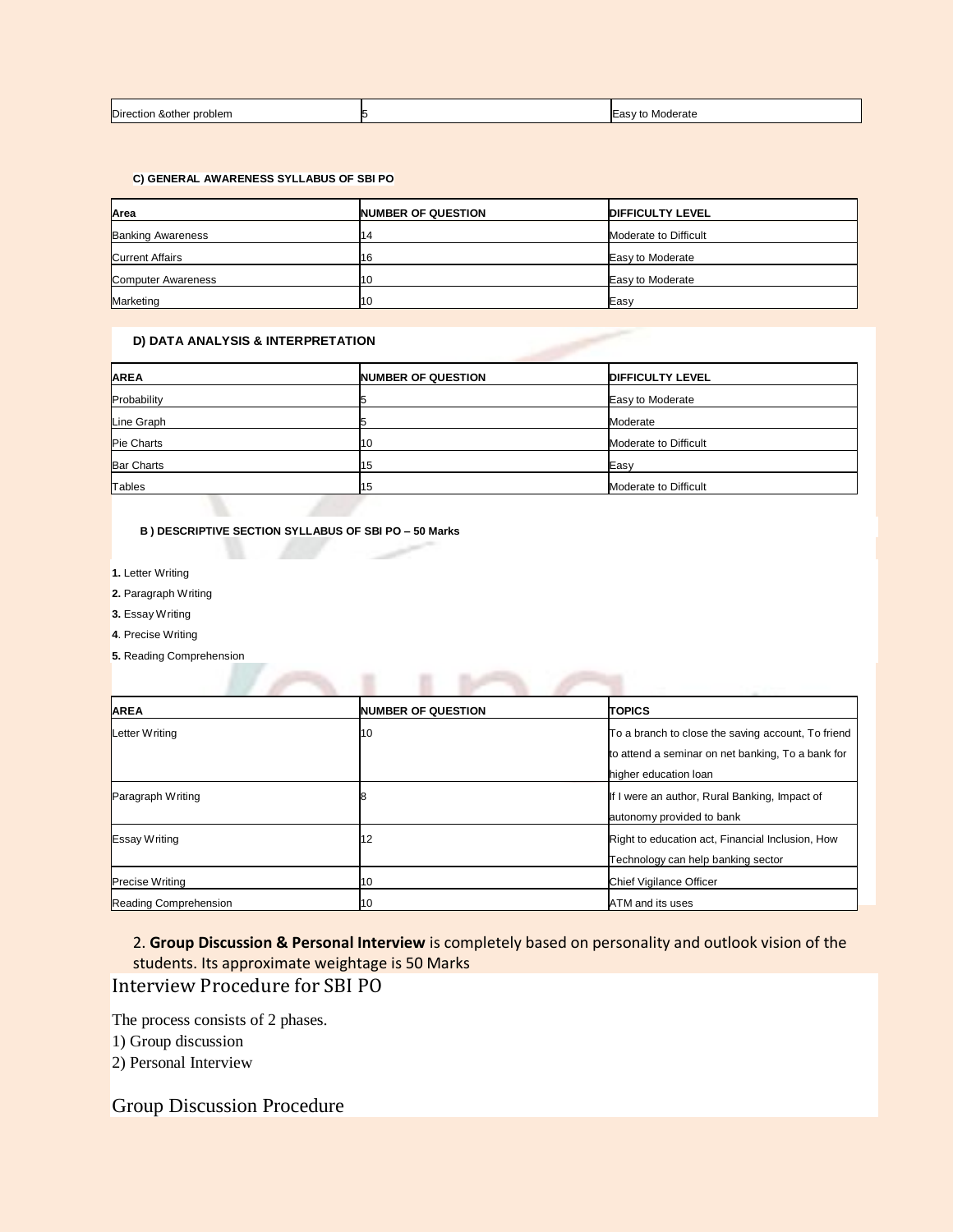The group discussion will be evaluated for 20 marks in which 3 marks will be for Communication Skills, 3 marks for team co ordination, 4 marks for Leader qualities, 3 Marks for Problem Solving, 4 Marks for Decision making and another 3 marks for English fluency.

## Personal Interview Procedure

Total marks for personal interview is 30. In which the marks are equally distributed for Personality, Banking Knowledge, Current affairs, Psychological behavior, Goals etc.

# 2013 SBI PO cut off marks subject Wise In General Category

| Sr. No | Subject                                             | <b>Total Marks</b> | Minimum Qualifying marks |
|--------|-----------------------------------------------------|--------------------|--------------------------|
| 1,     | Reasoning                                           | 50                 | 13                       |
| 2,     | Data Analysis and interpretation                    | 50                 | 13                       |
| 3.     | General awareness/ Marketing/<br>Computer Knowledge | 50                 | 14                       |
| 4.     | English Language                                    | 50                 | 13                       |
| 5.     | Descriptive Type Test                               | 50                 | 20                       |

Minimum qualifying scores to be called for Interview in General category is 151 marks. For Other Backward classes the minimum marks to be obtained are 137

======================================================================================================

## SBI PO 2014 Cut Off marks Expected

| Sr. No | Subject                                            | <b>Total Marks</b> | Minimum Qualifying marks |
|--------|----------------------------------------------------|--------------------|--------------------------|
| 1,     | Reasoning                                          | 50                 | $14-16$                  |
| 2.     | Data Analysis and interpretation                   | 50                 | $8 - 11$                 |
| 3.     | General awareness/Marketing/<br>Computer Knowledge | 50                 | 16-18                    |
| 4.     | English Language                                   | 50                 | $16-18$                  |
| 5.     | Descriptive Type Test                              | 50                 | 21                       |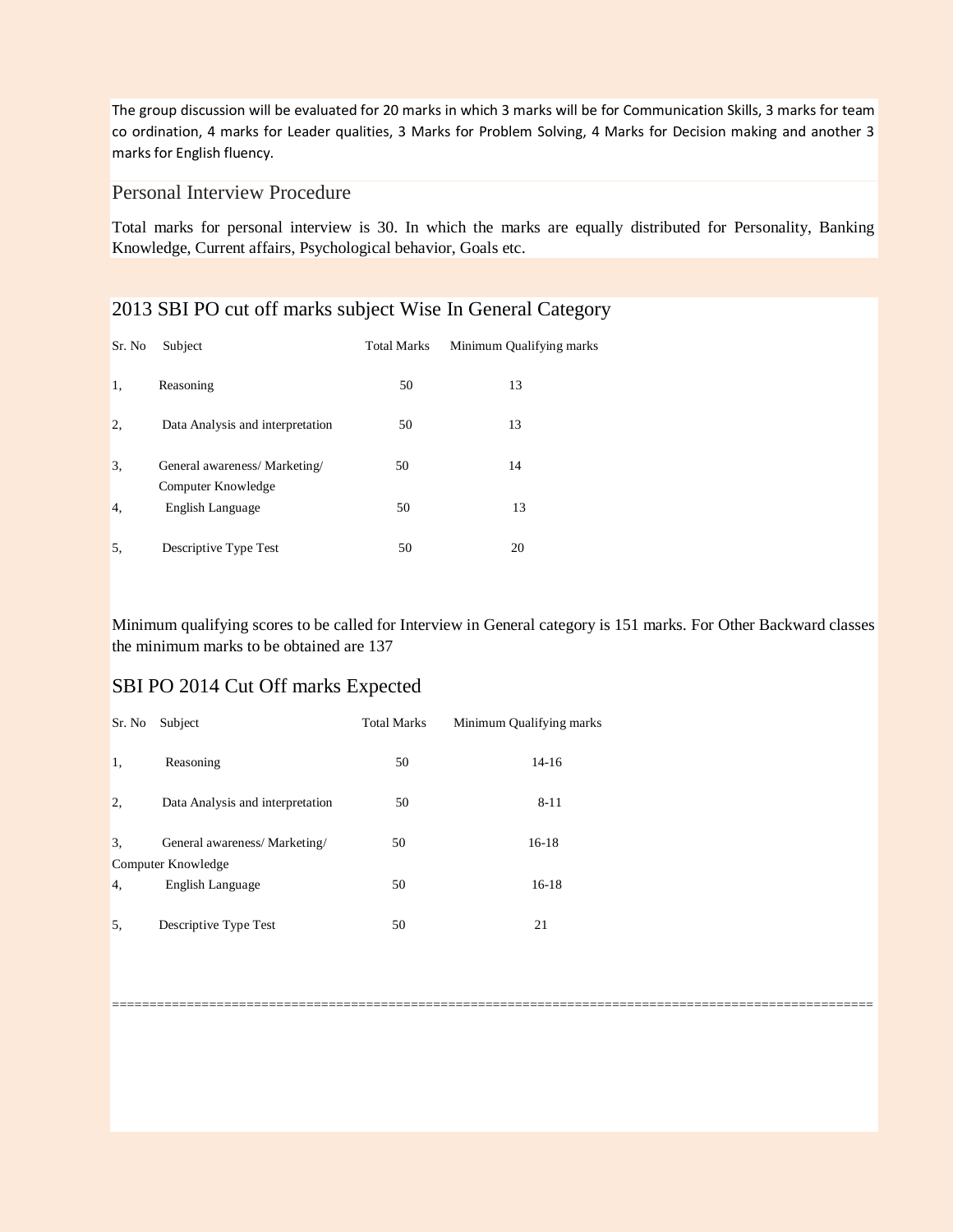# **IBPS written Examination pattern**

A Common Written Examination (CWE) will be conducted by the Institute of Banking Personnel Selection (IBPS) as a pre-requisite for selection of personnel for Probationary Officer/ Management Trainee posts in the Public Sector Banks mentioned below. This system of Common Examination for recruitment of Probationary Officers/ Management Trainees has been approved by each of the 19 participating Public Sector Banks and the Managing Committee of the Indian Banks' Association (IBA) with the consent of the Government of India.

#### WRITTEN EXAMINATION

Written Examination Structure:-

| Sl <sub>No.</sub> | Name of Tests (Objective)                                                    | No. of Questions   | <b>Maximum Marks</b> | Duration    |
|-------------------|------------------------------------------------------------------------------|--------------------|----------------------|-------------|
|                   | Reasoning                                                                    | 50                 | 50                   | Composite   |
|                   | <b>English Language</b>                                                      | 50<br><b>Hotel</b> | 25                   | Time of     |
| 3                 | Quantitative Aptitude                                                        | 50                 | 50                   | 150 minutes |
|                   | General Awareness (with special reference to Banking Industry)               | 50                 | 50                   |             |
| 5                 | Computer Knowledge                                                           | 50                 | 50                   |             |
|                   | Descriptive Paper on English Composition (Essay, Précis, Letter Writing etc) |                    | 25                   | 60 minutes  |
|                   | Total                                                                        | 250                | 250                  |             |

The above tests except the Test of English Language and Descriptive Paper on English Composition will be printed bilingually, i.e. English and Hindi.

**The Descriptive Papers of only those candidates who secure minimum qualifying marks in each of the objective tests will be evaluated.**

**Note**: There will be Negative Marking: 1/4th of Marks

 $\mathbb{R}$  and  $\mathbb{R}$ 

**STANDARDIZED SCORES**